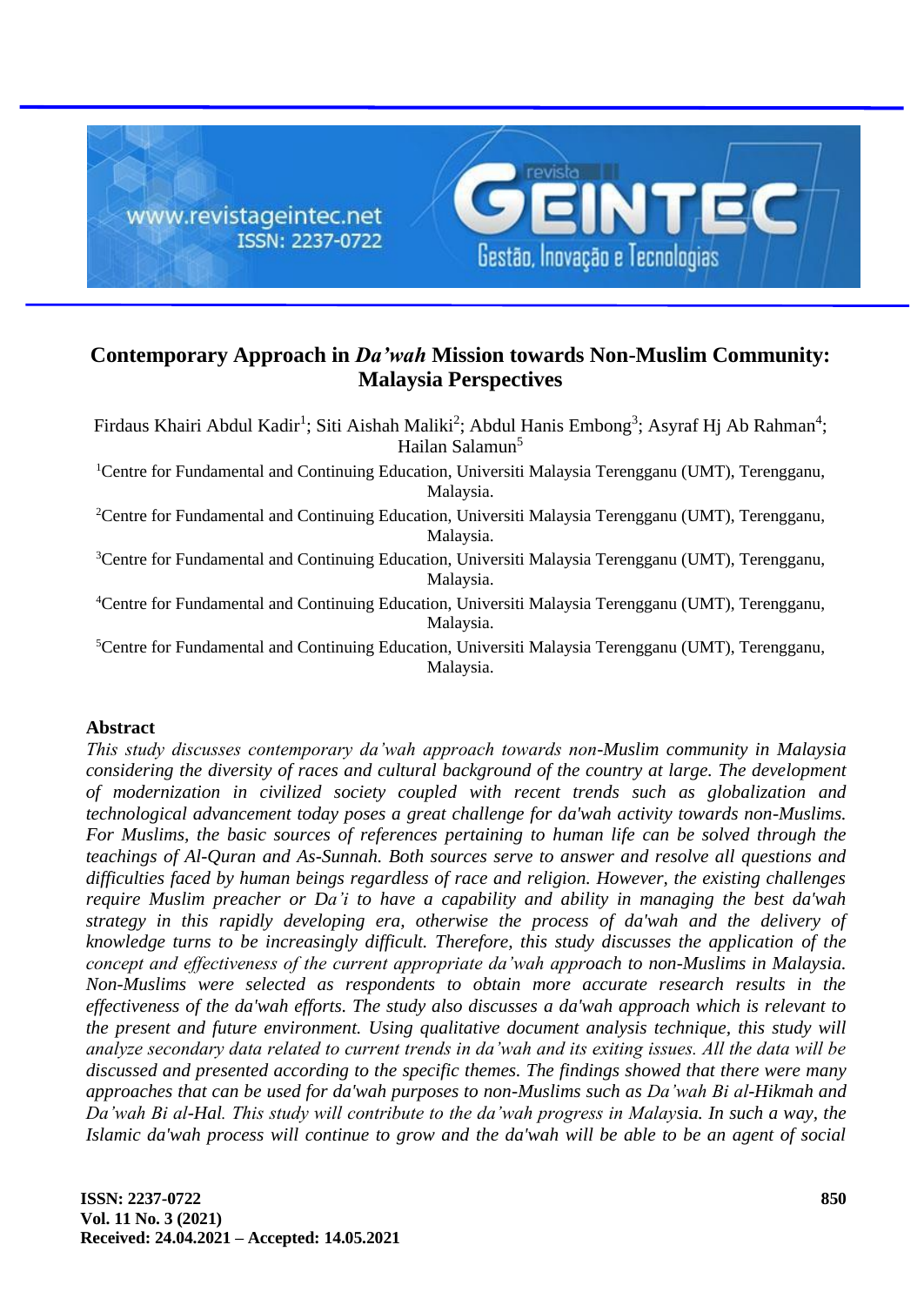*change and be able to build a strong civilized society in terms of Aqidah, Akhlak, Ibadah and Mualamat.*

**Key-words:** Da'wah Approach, Effectiveness of Da'wah Approach, Non-Muslims, Da'i. **Field:** Philosophy and Civilization. **Sub-Field:** Islamic Studies/Da'wah

## **1. Introduction**

Da'wah is a religious responsibility that must be played by every Muslim. Da'wah does not merely call a person to Islam, but includes a call to society to be virtuous and courage for goodness. However, current developments today include a lifestyle full of challenges demanding a more appropriate approach in da'wah. Thus, a question that arises is, why does da'wah still need to be carried out in this modern age when today's society is said to have achieved a rapid civilization? This is because when a civilization develops fast, more challenges, allegations and problems will arise. Mankind in this era of globalization is increasingly greedy in pursuing their ambitions of life. This causes them to almost neglect the spiritual preservation which should be the main guide and reference in every change and development of a civilization. As a result, human beings are now drifting and seem to be lost in this rapid modernization. This is proved by various issues of crime and moral collapse in which are reported almost every day in the newspapers, internet and television.

These kinds of issues thus making da'wah activities a matter of urgency and need to be intensified, especially in Malaysia. Malaysia is a country with a plural society where each ethnic group has their own pattern of thinking and ethical rules, thus making the approaches of da'wah are diverse and flexible. This is because this approach is suitable not only for Muslims but also to non-Muslims. This is also due to the extent that the characteristics of Islam itself are so flexible and practical. For example, the concept of "*amar ma'ruf nahi munkar*" which is to enjoin good and prevent evil found in the implementation of da'wah coincides with the principles of every nation and religion practiced around the world. As Ralph Waldo Emerson once states that 'Every violation of truth is not only a sort of suicide in the liar, but is a stab at the health of human society."

The policy or approach implemented should not only aim to provide lessons and teachings but as a tool to realize the unity of the nation. Through appropriate approach, our society can be formed in harmony and peace despite different races and religions, in accordance with the definition of civilization according to Ramawan, et al., (2012) in his book entitled "*Academic Colleges, Polytechnics, IPTA and IPTS: Introduction to Civilization & History of Islamic Thought*", which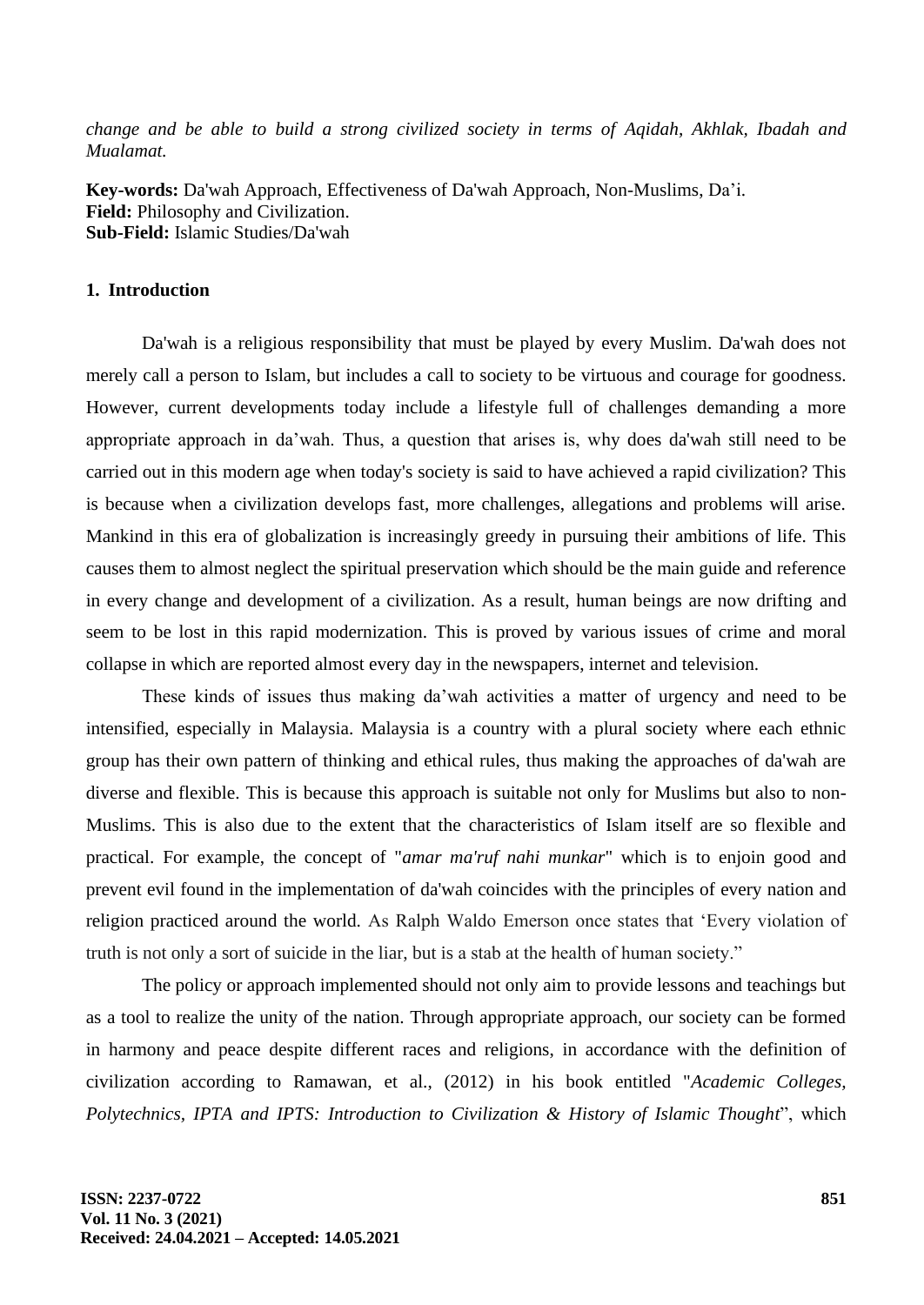stated that civilization means a high stage of development of life and thought, as opposed to wild and violent life as well as refining character.

Consistent with the above definition, it can be said that morality and ethics play important role in driving human behavior. This is the starting point of the role and responsibility of each Da'i. This person not only focusing on the activities of lecturing, teaching and being a prayer leader alone, but to serve as individuals who will invite and guide generations towards civilized manner, to educate them to be useful human beings and citizens. This coincides with Abdul Ghafar and Hailan (2009) in their article who define da'wah as an encouragement or call to the path of Allah so that people accept and appreciate the teachings of Islam. This duty and responsibility are not only obligatory on the Prophets and Messengers, but also the duty and responsibility of all Muslims around the world. Allah s.w.t. said in Surah Al-Nahl which means:

*Call unto the way of thy Lord with wisdom and good advice and argue with them in a way that is better. Surely your Lord knows best those who lost from His Path, and He knows best those who are guided.*

#### (Surah Al-Nahl 16: 125)

According to Ab. Aziz Mohd. Zin (1997), da'wah means asking for help, worshiping, driving, inviting, calling, and persuading. There are three important aspects in da'wah, namely identifying and understanding the problem of the target of da'wah (mad'u). In the context of this study are non-Muslims. Next, the appropriate approach of da'wah (*manhaj* da'wah) and lastly, the individuals who deliver the da'wah (da'i). Abd. Aziz Mohd Zin (2006) stated that the soul and conscience are the cause of all one's behavior. To influence it, one's soul and heart must be studied and known. Therefore, the study of the soul is very important in da'wah.

The above statement is supported by Sulaiman Ibrahim (2018) who stated that the da'wah effort in a plural society such as in Malaysia is very challenging and requires full attention and precise spirit. This is because, the effort to invite or call non-Muslims towards Islam is not merely to provide all kinds of knowledge, concepts or facts that are not yet known, but the purpose is to educate their morals and soul, instill a sense of goodness (virtues) of life, familiarize them with high decency, preparing them for a life entirely holy, sincere and honest. Every individual needs to understand and respect the noble values of Malaysian society and be sensitive to an ethnic group so that the stability and harmony of a plural Malaysian society will continue to remain.

The study was conducted to emphasize the importance of da'wah in Malaysia not only for Muslims, but also non-Muslims. Life in Malaysia consists of various races and religions with various thoughts and ways of life. Therefore, a da'wah approach that covers all aspects of human life is very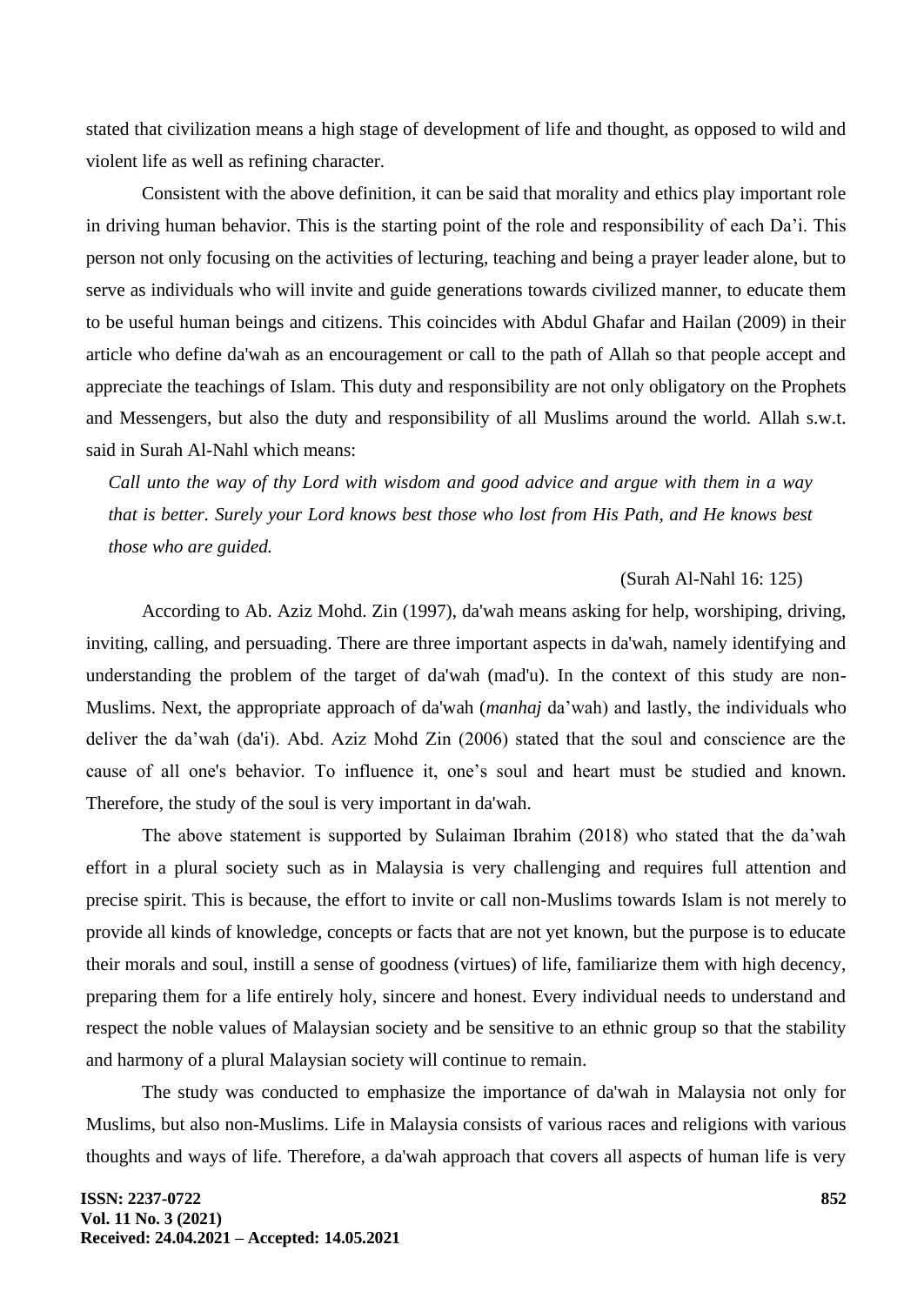important in maintaining the well -being of the plural society in our country. In addition, since each individual by nature has a hold or place to depend on in their lives whether Muslim or not, this study is to some extent able to contribute indirectly to the National Education and Religious Sector such as the Ministry of Education Malaysia, Ministry of Higher Education Malaysia and the Ministry of Religion to realize the government's agenda to be united, where each citizen respects each other, understand each other, work together and live in harmony despite different races and religions.

Therefore, a policy or approach implemented must be appropriate especially that may suit with the needs of non-Muslims. This study emphasizes non-Muslims as the main target to know more clearly about the main causes of their negativity towards Islam and its people. Researchers also want to see the weaknesses and shortcomings perspective towards Islam from their sight. This study will have a significant impact on the implementation of da'wah in Malaysia. This is because more effective approaches can be applied in da'wah if we know the mentality of non-Muslims towards Islam. Therefore, the objectives of this study are:

- a. To identify the exiting approach of da'wah that has been done to non-Muslims.
- b. Identify the effectiveness of da'wah that has been done to non-Muslims.

#### **2. Literature Review**

Da'wah is a major method or approach in Islam. To invite or influence someone to love Islam, the theory of the appropriate approach must be built and applied by the Da'i, namely Muslims in general and muallaf in particular. Zikmal Fuad (2014) in his article about *da'wah Bi al-Hikmah* stated that there are various approaches of da'wah that can be applied by the da'i in conveying the da'wah to his mad'u such as *da'wah bi al-hikmah*, *da'wah bi al-mauizah al- hasanah* and *da'wah bi almujadalah al-husna*. The manifestation of al-hikmah in this da'wah covers many things, among them is Hikmah; When to Say good things and When to Be Silent. According to Zikmal, the Prophet s.a.w. often preached in that way when confronted with Abu Lahab who loudly insulted him. The Prophet s.a.w. however did not answer anything so as to evoke sympathy from the opponent. There were times when he answered and debated loudly to subdue the opponent's argument. Such approach is suitable to be applied when dealing with aggressive enemies of Islam and bad suspicions against Islam. This shows that calmness and patience as well as having extensive knowledge are so important.

Abdul Ghafar and Salamon (2009) in their article "*Da'wah to Non-Muslims in Malaysia: Concepts, Approaches and Challenges*" have listed examples of approaches in da'wah that are highly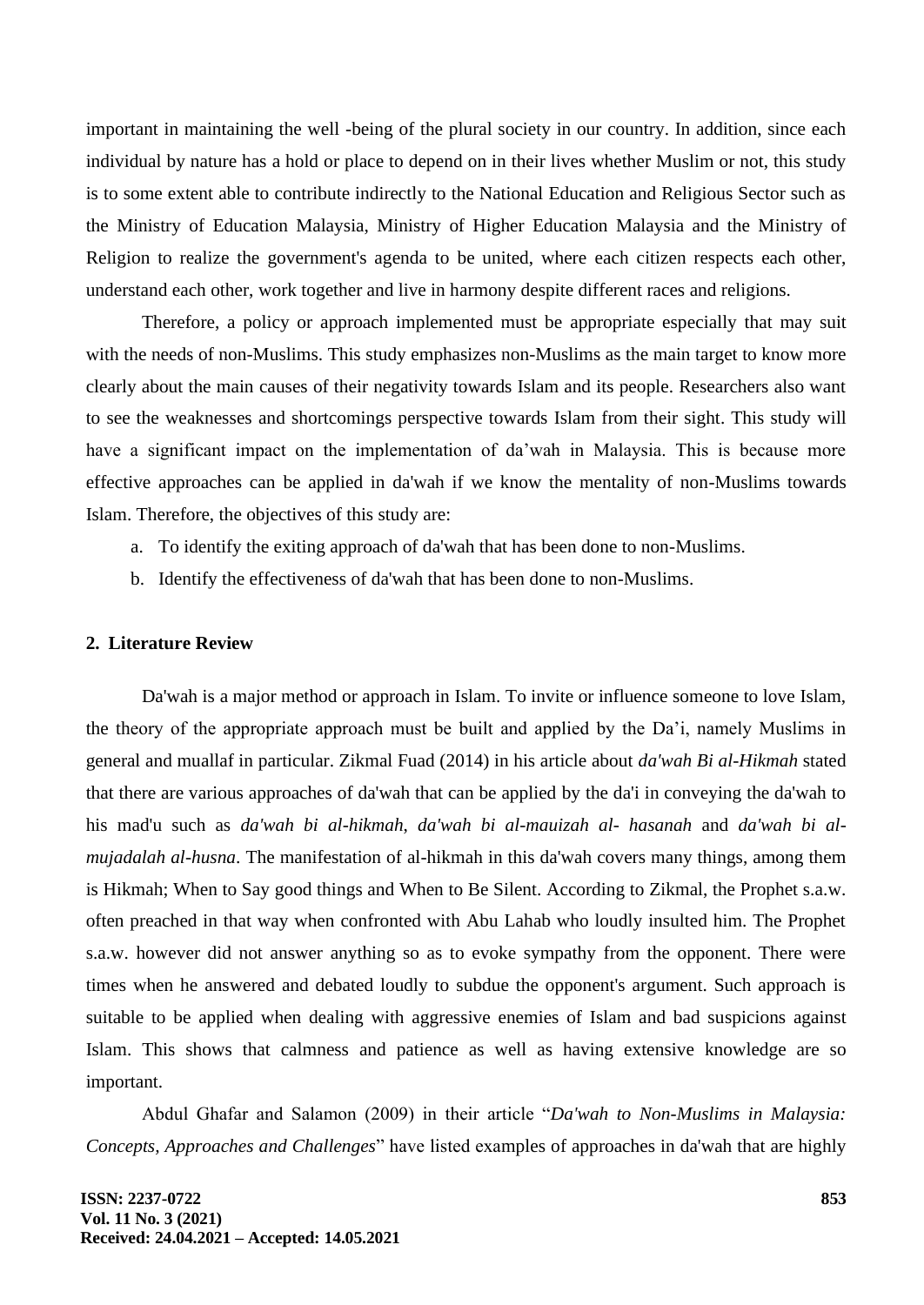relevant to apply nowaday. Among them are *Bi al-Hikmah* approach, *al-Mauizah al-Hasanah* approach (good words of advice), *Mujahadah Biilati Hiya Ahsan* approach (discussing in a good way), *Muhadharah* approach (lecture), *Munaqosyah* approach (discussion) and *al- Taaruf.* Abdul Ghafar and Salamon suggested that da'wah efforts to non-Muslims be intensified. This is because, in these challenging times, the increase of Muslims is able to give strength to Islam.

Nur Uswah & Zulkefli (2017) have conducted a study to identify persuasive strategies in da'wah communication to Orang Asli. This study uses a qualitative methodology with content analysis design. The results of the study found that the ability of Da'i to use persuasion in da'wah communication towards the Orang Asli community has a positive effect on awareness, thinking, understanding, appreciation and practice of Islamic teachings voluntarily without feeling of being forced. However, in order to have the skills to persuade without coercion, Da'i need a wise and solid strategy. In addition, patience and a high level of endurance also play a major role in the effort to convey the message effectively.

A study by Jamilah and Engku Ahmad Zaki (2014) which aims to look at da'wah activities or programs implemented by JAKIM for Orang Asli community and to study the challenges faced by JAKIM in da'wah efforts to the group. The study showed that JAKIM used the da'wah approach Bi al-Hal in running the program. The results of the study found that JAKIM has many da'wah and religious activities or programs for Orang Asli, but their response and appreciation to the teachings of Islam is still weak and at a low level. Findings like this require research and da'wah efforts to be redoubled. An approach that is in line with the attitudes, culture and manners of non -Muslims must be implemented in addition to the existing approach. This does not mean that the existing da'wah approach is ineffective, but to further strengthen its effectiveness, every da'wah must be consistently conducted to come forward with a variety of talents, skills and knowledge.

A study conducted by Amaludin et al., (2011) which aims to obtain an overview of the perception and understanding of non -Muslims towards the approach of Islam Hadhari implemented in Malaysia at that time. Apart from that, they also want to identify the extent of effectiveness in the method of da'wah to non -Muslims and identify challenges and suggestions of effective approaches in implementing da'wah to non -Muslims. Aiming to provide an overview of the perception and understanding of the non-Muslim community towards the Islam Hadhari approach implemented. The findings of the study found that out of the majority of 800 non-Muslim respondents recruited in this study had a negative perspective on Islam and Islam Hadhari. The negative perceptions that arise stem from a variety of reasons and questions. One of them is that the information they get was not clear. Therefore, efforts to convey true information about Islam must continue.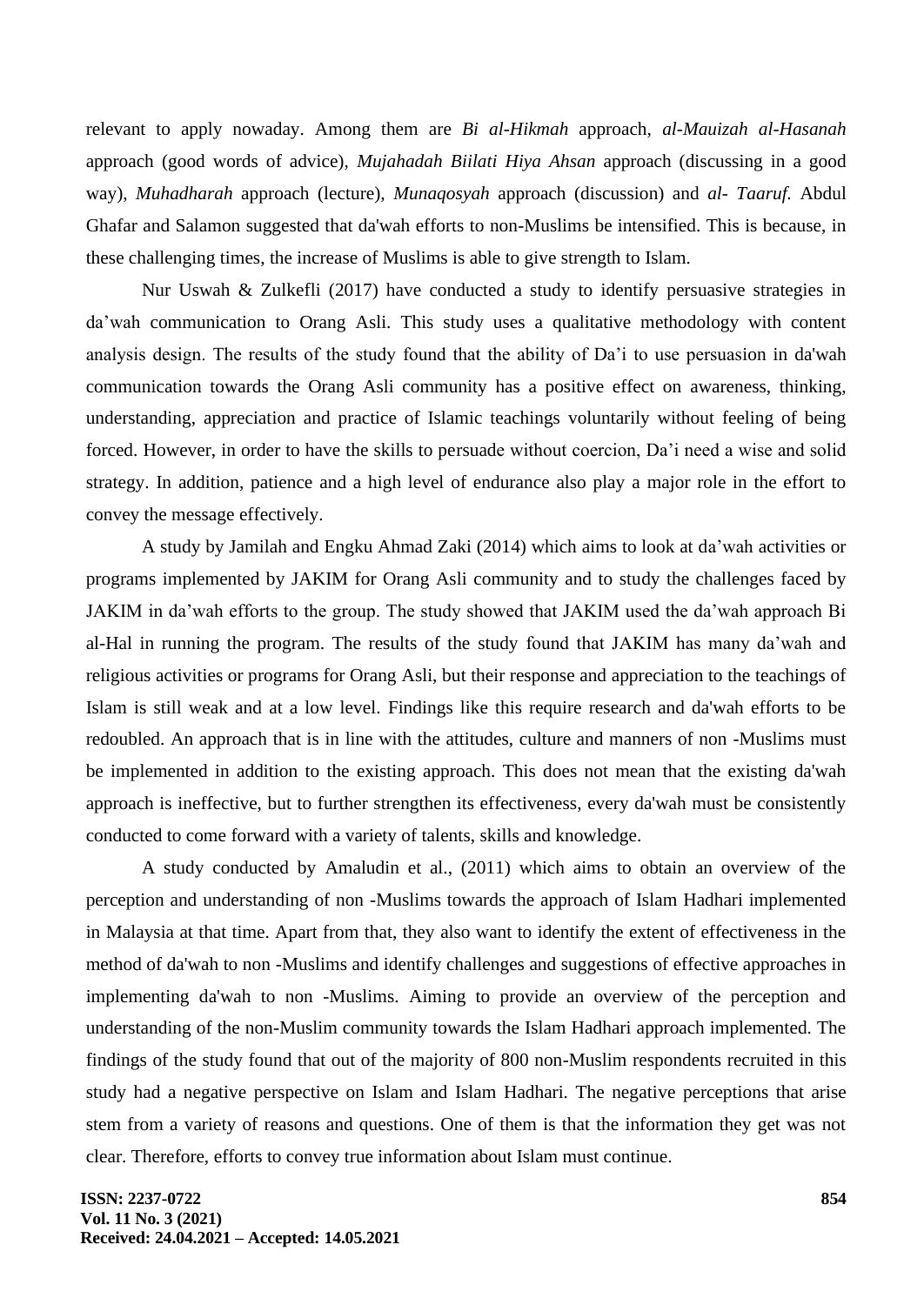In addition, the nature of openness and efforts to accept and understand religion from other cultures is also very important, especially in countries with multi-cultural and multi-ethnic people such as in Malaysia. This is very important because this will be to maintain good relations between Muslims who are already Muslims, muallaf and non -Muslims (family members of muallaf in particular).

# **3. Research Methodology**

The approach employed in this study is review and analysis of secondary data using qualitative document analysis design. This study will collect data, record the data concepts and analyzing the data according to the specific themes. All findings of the study will be summarized and presented in the findings and discussion.

# **4. Result and Discussion**

Based on the previous studies, there are many *manhaj* or approaches found in Islamic Da'wah that have been applied in Malaysia. Among them are Da'wah Bi al-Hikmah (wisdom), Da'wah Bi al-Hal (example), Da'wah with Persuasion, Da'wah Through Art, Da'wah Through Mass Media, Da'wah Through Entertainment, Da'wah Bi al-Qalam (writing), Da'wah Bi al-Oral (words), al-Mauizah al-Hasanah approach (words of good advice), Mujahadah Biilati Hiya Ahsan approach (discussing in a good way), Muhadharah approach (lecture), Munaqosyah approach (discussion) and al-Taaruf approach. In this study, the researcher will touch on two approaches, namely Da'wah Bi Al-Hikmah and Da'wah Bi Al-Hal. This was due to the current trend in Da'wah in which focus on contemporary issues and its solutions.

Da'wah Bi Al-Hikmah was chosen because *hikmah* is one of the principles of the method of da'wah in the Qur'an as explained in Surat an-Nahl verse 125. The principle of the Da'wah Bi Al-Hikmah requires patience that is operational in giving the right understanding to the preachers to realize the principles in various da'wah activities (Nazirman, N, 2018).

While Da'wah Bi Al-Hal is an effort that is growing and developing the awareness and ability of the congregation in overcoming their problems and more than that, every da'wah activity carried out must be followed up on an ongoing basis. Da'wah Bi Al-Hal is a da'wah effort by doing real actions, of course, its form is diverse, it can be in the form of assistance given to other people, both morally and materially.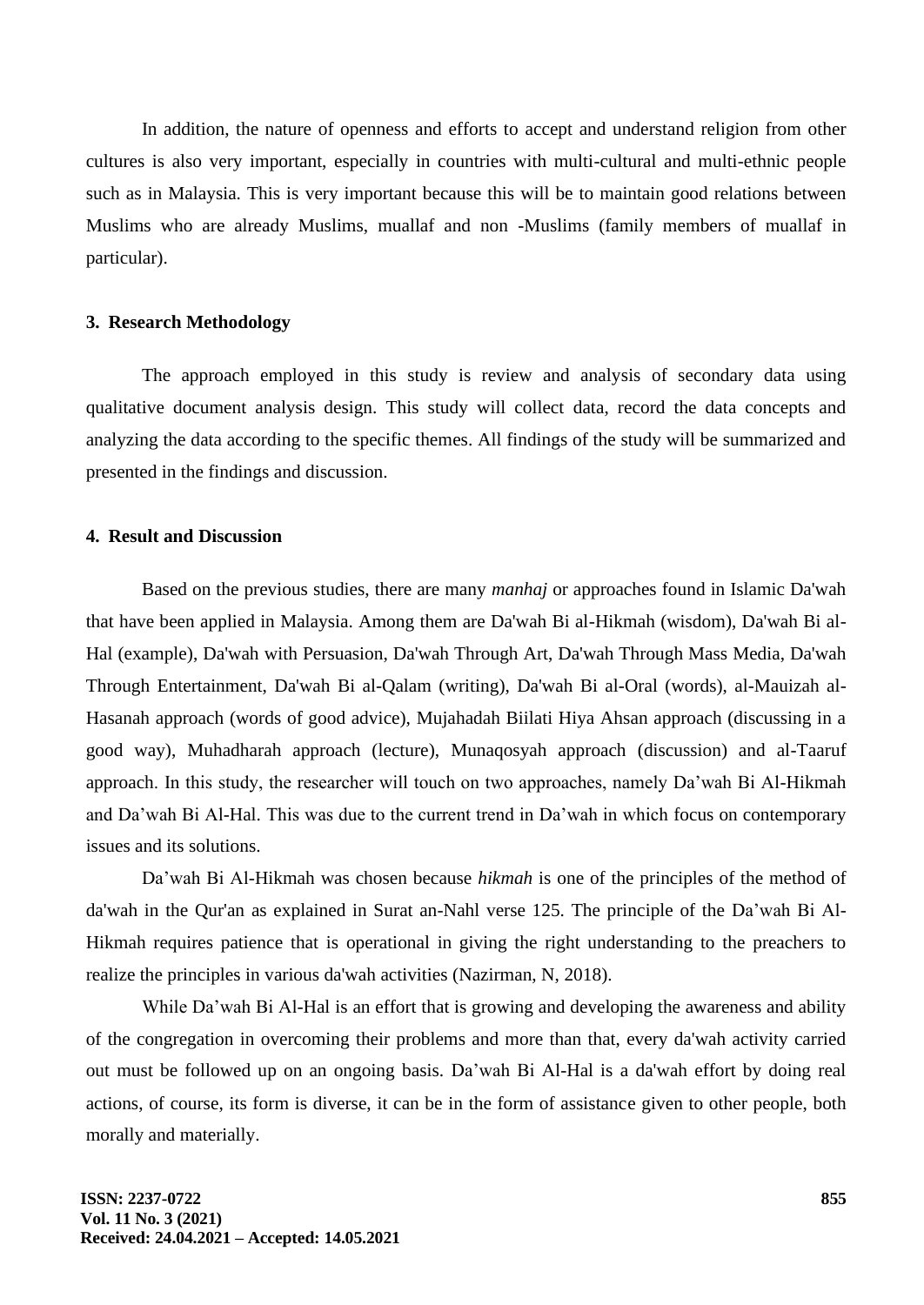Thus, with the advantages found in both methods of da'wah makes it chosen to be discussed in this section. Examples and its contemporary applications will also be stated for ease of practice today.

#### **How Da'wah Bi al-Hikmah (Wisdom) Works?**

According to Zikmal Fuad (2014), Da'wah Bi al-Hikmah means to convey da'wah in a wise manner, which is one of the da'wah approaches applied by Prophet Muhammad (pbuh) throughout his struggle in spreading Islam to non-Muslims in Medinah The Prophet acts according to his words through demonstrating the highest moral and wholesome personality as a model for all mankind. There was a situation when a boy urinated in the mosque and the Prophet's companion got angry and intended to chase him away. Looking to the situation, the Prophet (pbuh) then asked them to let the boy finished first. The prophet then asked them to wash it away.

The wisdom that every Da'i should have is not only in terms of theoretical knowledge, but also practical wisdom. This is because Da'i need to deal with non-Muslims who are highly intellectual with a high standard of living and position. Therefore, they need to use different approach than just the presentation of theory, a very extreme efforts need to be made by every Da'i for that purpose.

Said Quthb stated that da'wah with the Da'wah Bi Al-Hikmah will be realized if we consider three factors (Nazirman, N, 2018):

- 1. The condition and situation of the person to be preached.
- 2. Important information that will be conveyed so that they feel impressed with the information.
- 3. Such a method is appropriate to the circumstances at the time

Among the best examples that can be observed in the previous *sirah* books is the mistreatment of the Thaif community to the Prophet's proclamation. At the time of the Prophet's migration to Thaif, he received a bad response from the Thaif community so that the Gabriel AS was sent by Allah SWT to accompany the Prophet Muhammad SAW offered to destroy them. From Aisyah R.A narrated the answer of the Prophet when he heard the offer from the Gabriel AS: "I hope God grants from their ribs those who worship to Allah and do not associate partners with Him. (Narrated by Bukhari and Muslim).

Another example, the Prophet to be wise to the young man who asked for permission to fornicate. It was narrated from Abi Umamah, "A young man came to the Prophet and said: O Messenger of Allah, allow me to fornicate!! The congregation present spontaneously rebuked him,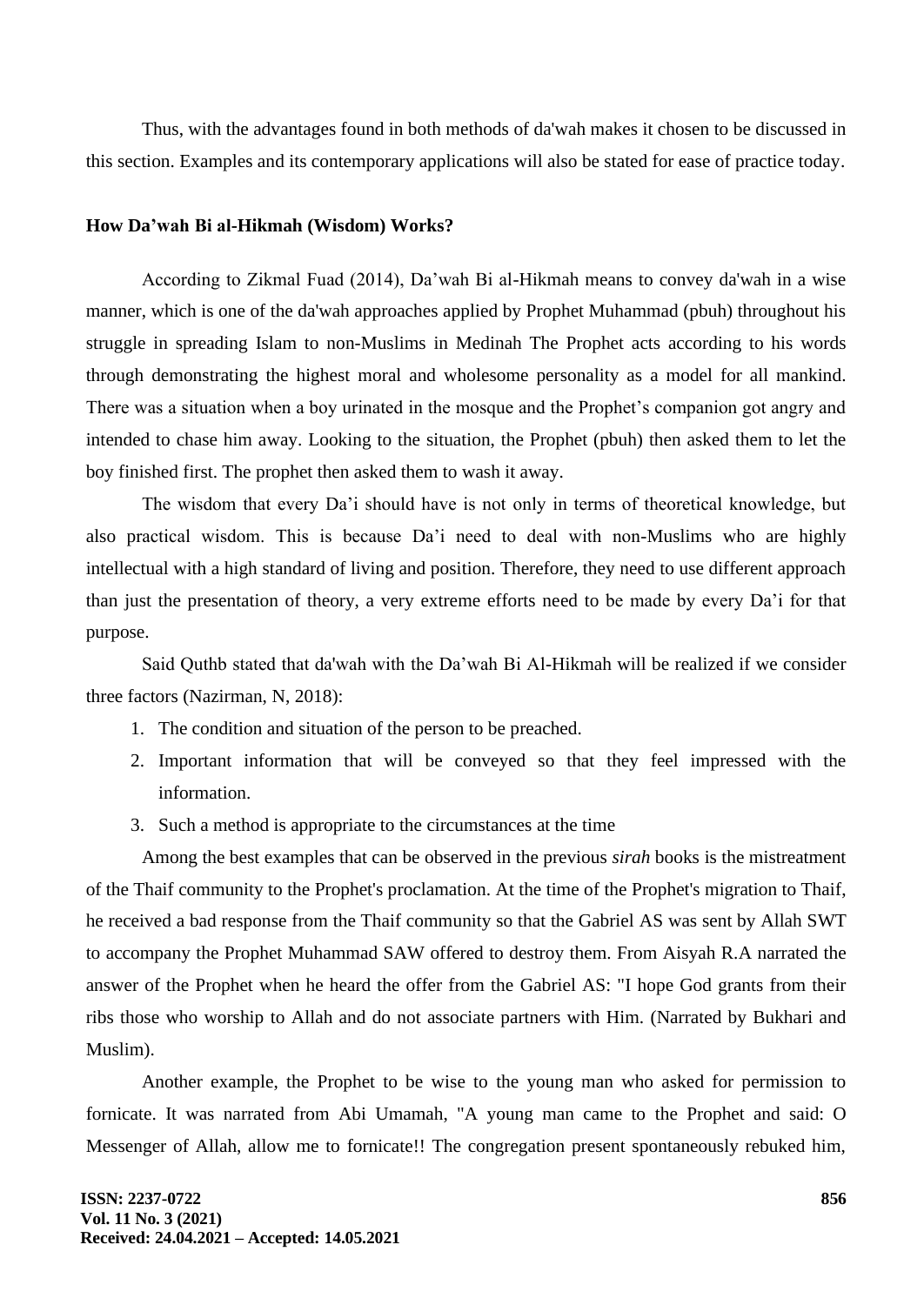"hey, go away, leave this place!" but the Prophet SAW said otherwise, 'Come closer here! Then he approached. The Prophet asked him 'do you like it when your mother has sexual intercourse with someone? By Allah, of course not, he replied. 'Likewise other people are not happy if their mother commits adultery with another person'. Then the Prophet put his hand on the young man's shoulder, praying, O Allah, forgive his sins, purify his heart and protect his private parts. Since then the young man no longer wants to commit adultery (H.R Ahmad).

The attitude of the Prophet's wisdom in this case can be seen from his extraordinary patience in dealing with rebellious da'wah objects. Prophet avenge their evil deeds with sincere prayers for their benefit in the future.

Nowadays, a Da'wah Bi al-Hikmah approach is very much needed because it involves direct examples and not just theory. Society will be more receptive to what is seen than what is not seen. In social media, for example, the da'wah movement to remote areas carried out by the preachers will be seen and evaluated by the community. At the next level, it will be followed by them.

## **Da'wah Bi al-Hal (Examples)**

One of the main and most important qualities of a Da'i is that he or she must be a good example and role model for the Islam he calls for. He must fulfill all the pillars of Islam, follow the Sunnah and way of life of Rasulullah s.a.w, stay away from things that are questionable, stay away from everything that is haram, always remember Allah in all small and big things. His or her family members must be committed to all the teachings of Islam and maintain their manners. Da'wah Bil Al-Hal is also known as *qudwah hasanah*, a good example and *lisanul-hal*.

An easy-to-understand example is from the story narrated by Musa bin Anas, from his father (Anas r.a.) said: "Never" The Messenger of Allah was asked for something but surely he gave it. Indeed, a beggar had come to him, so he gave him a goat between two hills, until he returned to it his people and invites his people: O my people, hurry to Islam, because Muhammad gives like a gift to people who are not at all worried about running out or becoming poor." (HR Muslim).

Literally, this example from *hadith* shows how much a Muslim needs to do good to other human beings. Prophet Muhammad has prioritized the virtues of others more than himself. It is an extraordinary situation and difficult to practice today. However, if we look at the principle, which is to do good solely in order to get a reward in the sight of Allah swt, it is easy to apply as Da'wah Bil Al-Hal.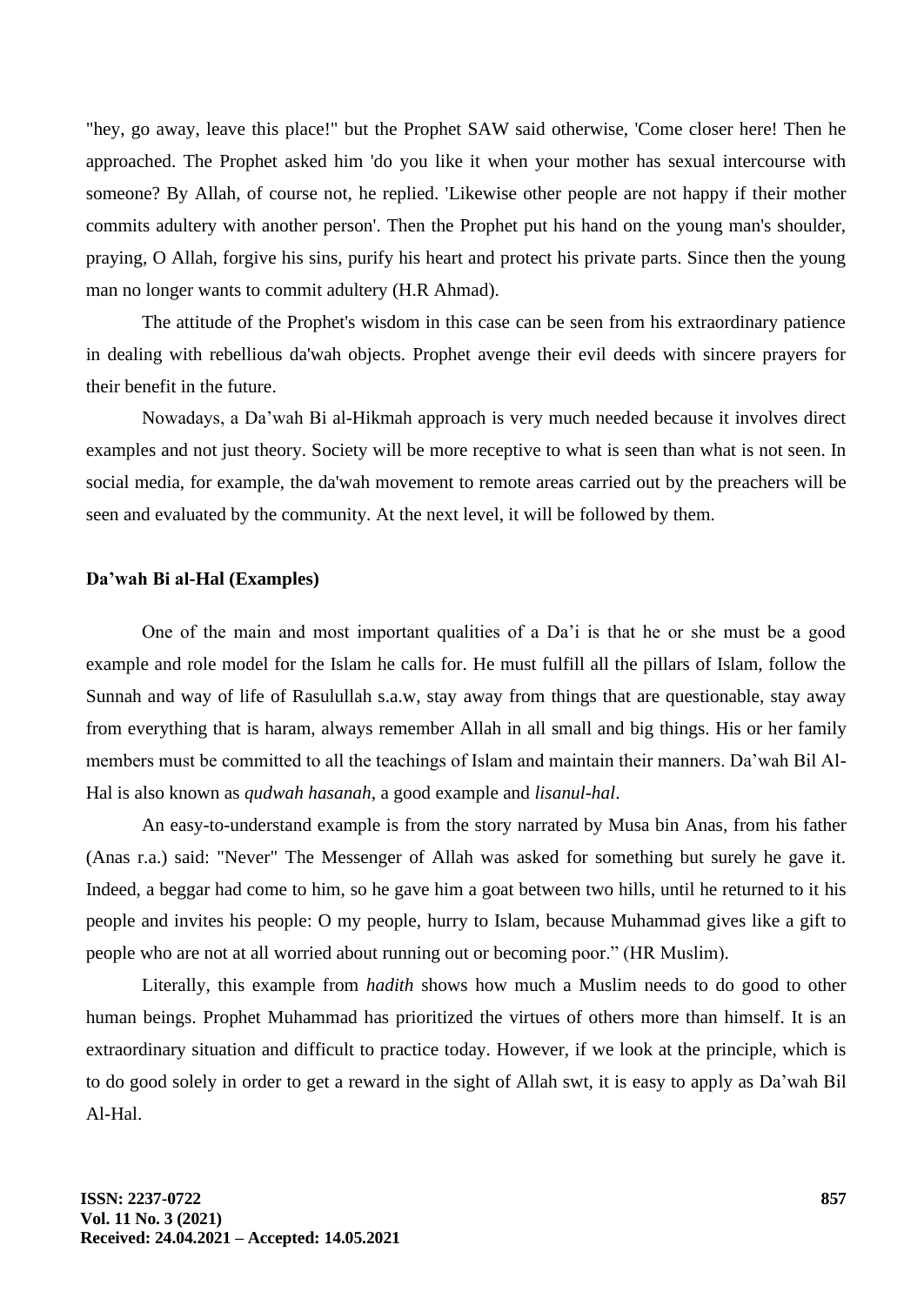Hence, Da'wah Bil Al-Hal is not only related to the problem of increasing physical and material welfare but also includes efforts to fulfill and increase non-profit needs and welfare, material, efforts such as improving the quality of the practice of worship, morality, which is better known as the development of human resources. By looking at the breadth of the scope of Da'wah Bil Al-Hal, in its implementation it is necessary to integrate the program, plan the implementation and evaluate the Da'wah Bil Al-Hal with various related agencies, various experts and disciplines (Muhidin, Asep, 2002).

Moreover, in order for individuals and families, a conversation and practice, household and dress, children and family are something that should be taken care of by every Muslim. Da'i cannot succeed in da'wah he or she does not practice it first. Da'i must show a noble example, character and morals. The thing that must have in a Da'i is to be a true Muslim so that he or she can be an example and able to show the appreciation of Islam with words and deeds, not just a mere theory. Noble personalities are formed as a result of habit and constant training. This is also supported by Sterba (2009) in his book entitled Ethics: The Big Question: "Virtue, then falls into two divisions: intellectual excellence and goodness of character. A good intellect is chiefly produced and fostered by education, and consequently requires experience and time, but moral goodness is formed mainly by training in habit" (p341).

# **5. Conclusion**

Bi al-Hikmah and Bi al-Hal da'wah approach are very important approach in da'wah efforts. These approaches are seen to be able to have an impact on the souls, interests, perceptions and thoughts of non-Muslims.

This approach is needed in da'wah when facing *mad'u* from various levels of education, social, cultural background, and others. In the context of da'wah, these approaches are approaches that have one name but contain various patterns to implement it. These approaches are the main approaches that must be implemented in da'wah efforts. This is because this wise approach is able to trigger new inspirations that can further complement the skills of da'wah, especially in Malaysia while the approach with role models can influence a person's soul to get close to us and at the same time facilitate the implementation of da'wah efforts.

The role and responsibility of the community, especially the Muslims must be enhanced in supporting the direction and development of the country. Malaysians, regardless of race and belief, need to be convinced that through the right da'wah approach, da'wah efforts will surely run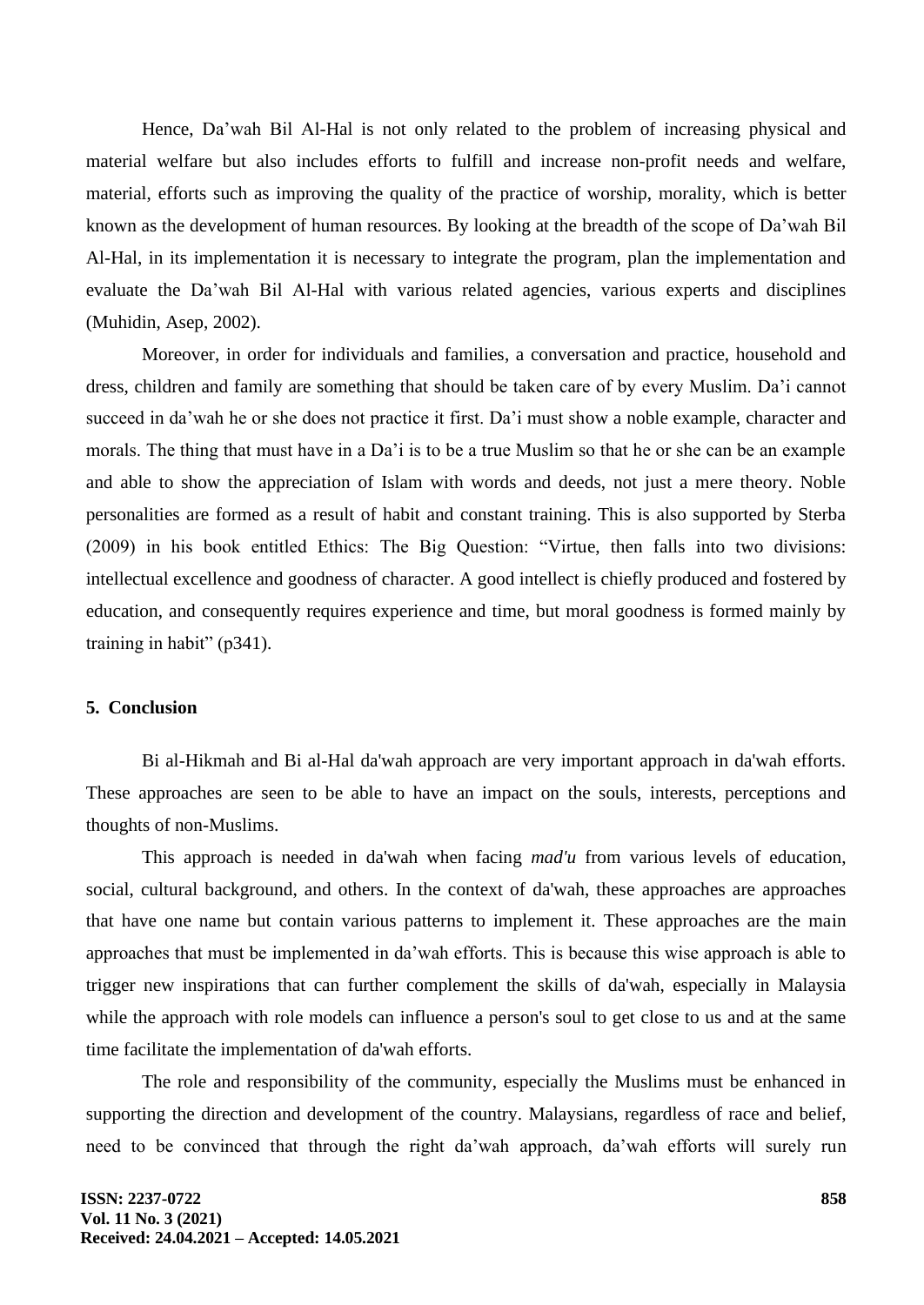smoothly. Malaysia can be formed into a just and trustworthy government that governs regardless of race, color, wealth or religious differences. The spirit of consensus and cooperation in life can create peace, harmony and can achieve the vision and mission of the national government in tracing the current progress of society in Malaysia.

In conclusion, this study is very important and relevant in the context of socio-political life in Malaysia which consists of various races, religions and thought. Therefore, a guideline that covers all aspects of human life is very important in maintaining the well-being of a plural society in our country. In addition, all Da'i need to think of new efforts either in terms of da'wah approach and strength building in themselves to provide an example that is able to attract more non-Muslims towards Islam.

## **Acknowledgement**

This study is part of a research project (FRGS 2020/1 - 338155-388028) under MOHE (KPT) Malaysia conducted together with other researchers from UMT and UniSZA.

## **References**

Abdul Ghafar Hj. Don & Salamon Hj. Hailan (2009). Da'wah to non-Muslims in Malaysia: concepts, approaches and challenges. *Al-Hikmah, 1,* 39-54. Bangi, Selangor: Department of Da'wah and Leadership Studies, Faculty of Islamic Studies, UKM.

http://spaj.ukm.my/jalhikmah/index.php/jalhikmah/article/view/45

Kasim, A.Y., Hamid, S.A., & Jemali, M. (2017). Teaching of Faith among Converts at PERKIM Islamic Dakwah Institute. *Perspective: Journal of Social Sciences and Humanities, 9*(3), 89-100. http://ir.upsi.edu.my/3649/1/Pengajaran%20akidah%20dalam%20kalangan%20Mualaf%20di%20Inst itut%20Da'wah%20Islamiyah%20PERKIM.pdf

Amaludin Ab. Rahman; Zaid Ahmad; Sarjit Singh Darshan Singh; Lee Yok Fee; Muhamad Nazri Loqman & Noor Asyikin Harun; (2011). Perception and Understanding of the Non-Muslim Community on Islam Hadhari. *Jurnal Hadhari 3*(2), Department of Islamic Development Malaysia and Institut Islam Hadhari UKM, 63 - 82. https://core.ac.uk/download/pdf/11492240.pdf

Jamilah Mohd Zain & Engku Ahmad Zaki Engku Alwi (2014). JAKIM's Da'wah Activities Towards the Orang Asli Community: Implementation and Challenges. *Proceedings of the 15th Da'wah Talk: Contemporary Da'wah Management,* 131-140. Bangi, Selangor: Department of Da'wah and Leadership Studies, Faculty of Islamic Studies, UKM.

https://www.researchgate.net/publication/291074565\_Aktiviti\_Da'wah\_JAKIM\_Terhadap\_Masyarak at\_Orang\_Asli\_Peaksanaan\_dan\_Cabaran

Nur Uswah Ahmad Fauzi & Zulkefli Aini (2017). Persuasion Strategies in Indigenous People's Da'wah Communication. *Public Minds, 5*(2), 80-86. Indonesian Kemala Publisher. http://www.kemalapublisher.com/index.php/fm/article/view/249